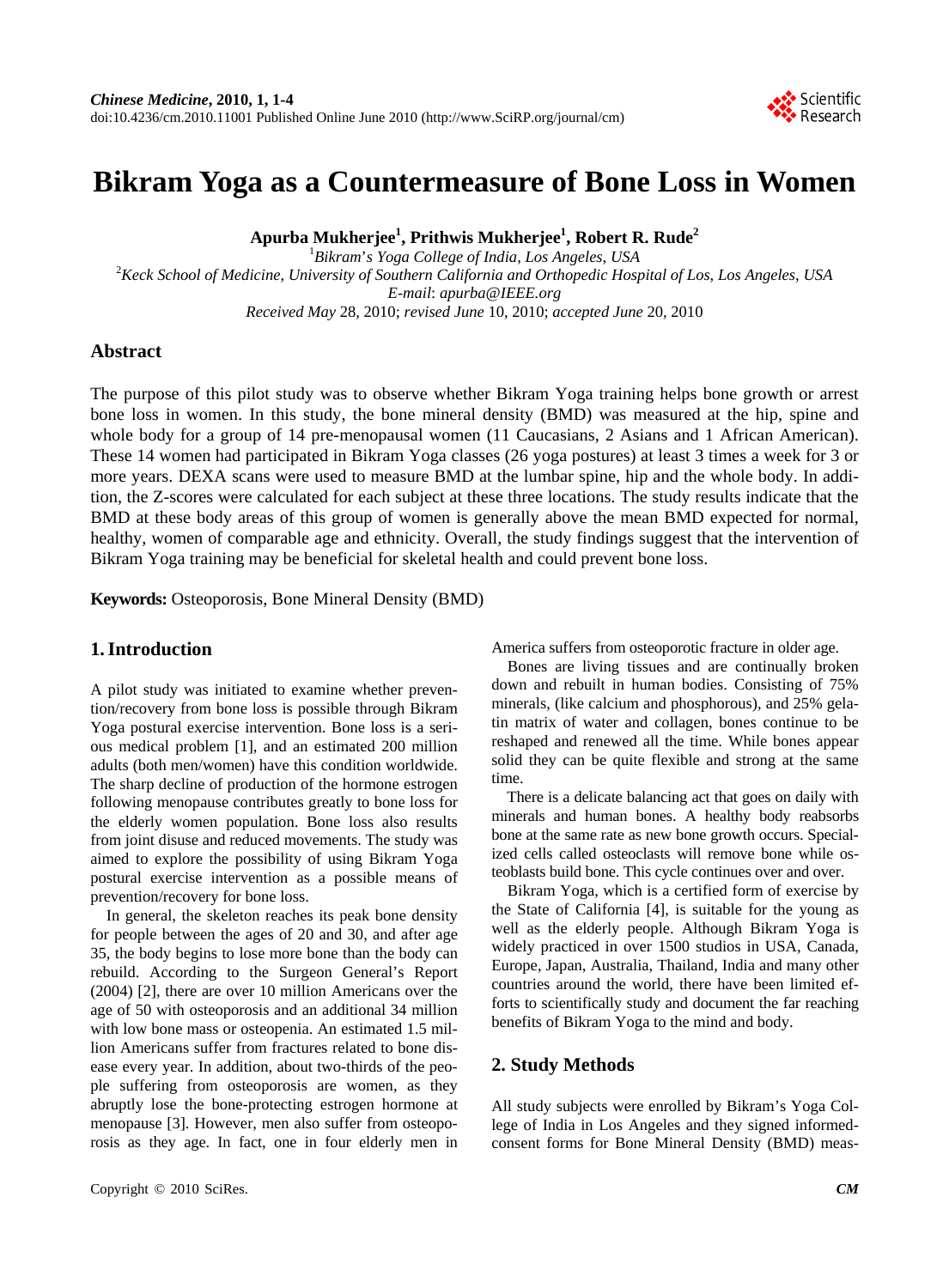urements at the Orthopedic Hospital in Los Angeles. The subjects were Bikram Yoga teachers and they consistently practiced and taught Bikram Yoga on a daily basis. The Bikram Yoga exercise intervention is a 90-minute protocol of specially designed sequence of 26 postures and two breathing exercises, which can be practiced by men or women of any age. These are static isometric postural exercises and there are no dynamic movements. These exercises, which involve both the mind and the body, collectively stimulate all the vital organs of the body. The details of the different 26 postures are described in reference [5].

Bikram Yoga is a standardized yoga program that is designed to scientifically warm up and stretch muscles, ligaments and tendons. In all parts of the world, Bikram Yoga teachers train participants to perform the same 26 postures, in the same sequence, at 105 degrees Fahrenheit. Bikram Yoga is a standardized system of yoga and no deviation is allowed between classes. In fact, all Bikram Yoga teachers are trained and certified by the Bikram's Yoga College of India. All certified teachers also undergo periodic evaluations and their teaching certificates are revalidated every three years. The 26 exercises systematically move fresh, oxygenated blood to each organ [6].

Bone mineral density (BMD) was determined utilizing a Hologic bone densitometer. Bone mass is commonly expressed as Z-scores as defined below.

Z-score: The Z-scores are calculated by comparing patient's BMD with the corresponding BMD of women of the same age. sex and race. Z-scores are calculated as

follows:

Z-score = (BMD-Expected BMD)/S. D.

$$
BMD = patient's BMD
$$

Expected  $BMD = BMD$  of someone of the same age, sex and race.

 $S. D = Standard Deviation corresponding to the above$ "expected BMD".

Z-score is a statistical concept.

The Z-score compares the BMD to age, gender and ethnicity of the individual. Data presented here therefore are the Z-scores.

The Z-score value lower than  $-2.0$  is a warning sign that the patient has less bone mass (and/or may be losing more rapidly) than expected for someone of corresponding age, sex and race.

### **3. Results**

The bone mass density (BMD) for each subject was calculated for the lumbar spine, hip, and whole body. **Table 1** shows the BMD data, in addition to basic demographic data, for each of the 14 study participants.

**Figure 1** demonstrates the standard interpretation of Z-score for the whole body and **Figure 2** demonstrates the Z-scores for the study population.

**Figure 2** demonstrates that whole body calcium of all the 14 subjects are in the above average calcium group of population. In addition, **Figures 1** and **2** show that 6 out of 14 subjects have bone density higher than 84% (or in the top 16%) of the population.

|            | Age (years) | Total # of yoga classes | Years of Yoga practice | Z-score (spine) | $Z-score(hip)$ | Z-score (whole body) |
|------------|-------------|-------------------------|------------------------|-----------------|----------------|----------------------|
| Subject 1  | 46          | 450                     | 3                      | 2.0             | 1.7            | 2.1                  |
| Subject 2  | 47          | 800                     | $\overline{4}$         | 1.2             | 0.6            | 1.2                  |
| Subject 3  | 49          | 600                     | $\overline{4}$         | 0.6             | $-0.5$         | 0.2                  |
| Subject 4  | 39          | 975                     | 4                      | $-0.3$          | $\mathbf{0}$   | $-0.3$               |
| Subject 5  | 41          | 700                     | $\overline{4}$         | $-0.8$          | $-0.5$         | $-0.7$               |
| Subject 6  | 47          | 675                     | 3                      | $-0.4$          | 0.4            | 0.7                  |
| Subject 7  | 31          | 975                     | $\overline{4}$         | 2.1             | 1.5            | 2.6                  |
| Subject 8  | 50          | 950                     | 4                      | 1.4             | 0.9            | 3.7                  |
| Subject 9  | 47          | 950                     | $\overline{4}$         | $-1.3$          | $-0.9$         | $-1.1$               |
| Subject 10 | 45          | 900                     | $\overline{4}$         | $-0.5$          | $-0.4$         | 0.3                  |
| Subject 11 | 41          | 525                     | 3                      | $-0.8$          | $-0.1$         | $-0.3$               |
| Subject 12 | 49          | 525                     | 3                      | 1.0             | 0.5            | 1.9                  |
| Subject 13 | 45          | 700                     | $\overline{4}$         | $-0.5$          | $-0.2$         | $\mathbf{0}$         |
| Subject 14 | 44          | 600                     | 3                      | $-0.6$          | 0.6            | 1.6                  |
| Mean       | 44          | 738                     | 3.6                    | 0.22            | 0.26           | 0.85                 |

**Table 1. Age, yoga experience and DEXA scan BMD data.**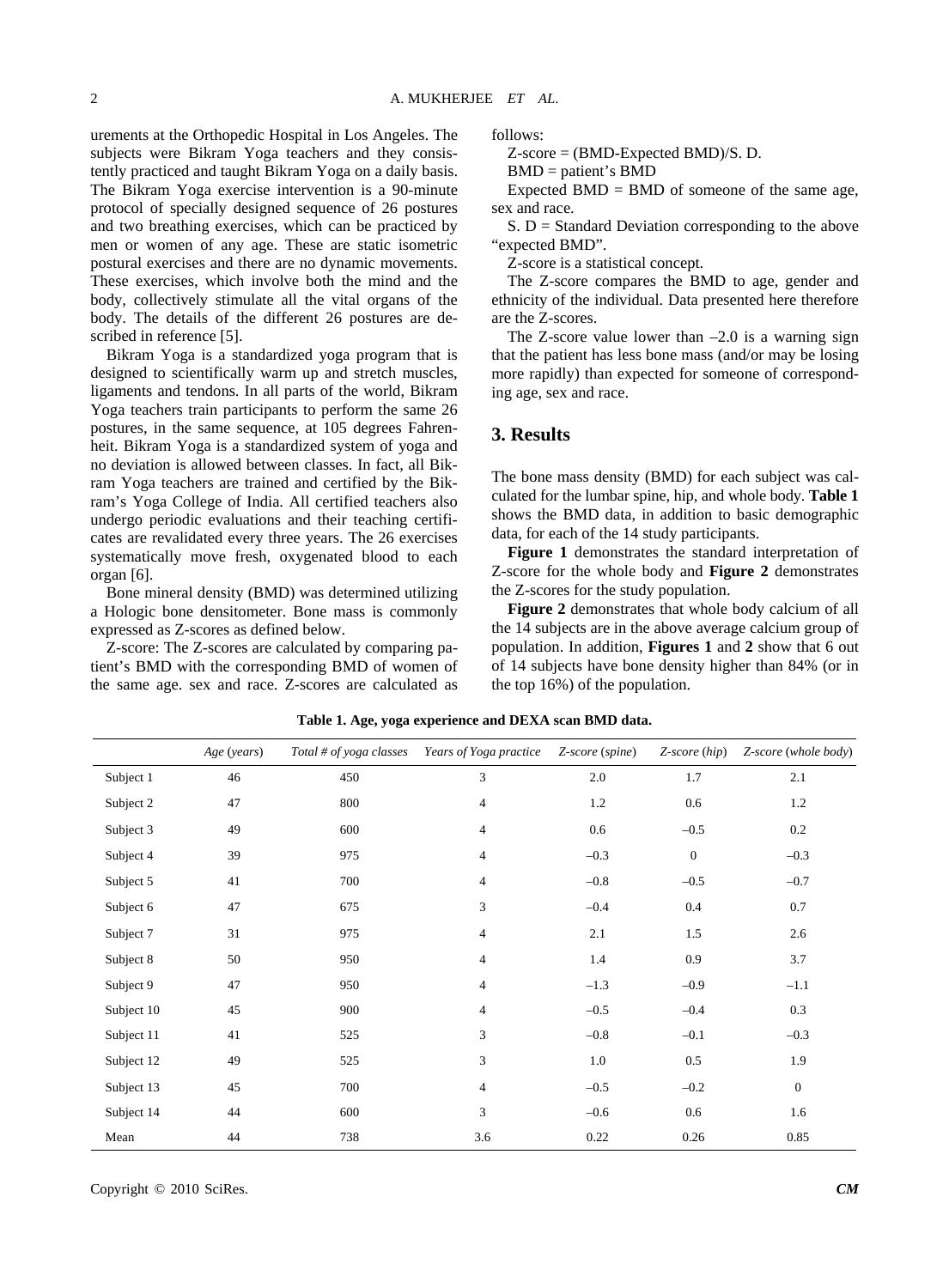

**Figure 1. Standard interpretation of Z-score (whole body).** 



**Figure 2. Z-score (whole body) by the number of Bikram Yoga classes.** 



 $0.2$ <br>20 25 30 35 40 45 50 55 60 65 70 75 80 85 Age

| Operator: | MН                   |
|-----------|----------------------|
| Model:    | Delphi A (S/N 70345) |
| Comment:  |                      |
|           |                      |
|           |                      |

 $M<sub>H</sub>$ 

Lumbar Spine

#### **DXA Results Summary:**

|       |       |              | Region Area BMC BMD T- PR Z- AM                                                                                      |         |     |           |
|-------|-------|--------------|----------------------------------------------------------------------------------------------------------------------|---------|-----|-----------|
|       |       | $(cm^2)$ (g) | $(g/cm2)$ Score $(\%)$ Score $(\%)$                                                                                  |         |     |           |
|       |       |              |                                                                                                                      |         |     |           |
|       |       |              |                                                                                                                      |         |     |           |
|       |       |              | L1 14.06 15.15 1.077 1.4 116 1.9 123<br>L2 15.97 17.99 1.126 0.9 110 1.4 116<br>L3 17.16 20.13 1.173 0.8 108 1.4 115 |         |     |           |
| L4    |       |              | $16.10$ 23.34 1.449                                                                                                  | 3.0     | 130 | 3.6 138   |
| Total | 63.30 |              | 76.61 1.210                                                                                                          | $1.5 -$ | 116 | $2.0$ 123 |

Total BMD CV 1.0%, ACF=1.026, BCF=1.014, TH=6.721 WHO Classification: Normal Fracture risk: Not Increased

## **HOLOGIC**

**Physician's Comment:** 

**Figure 3. Photo of a DEXA scan (lumbar spine).** 

 $0.6$ 

 $0.4$